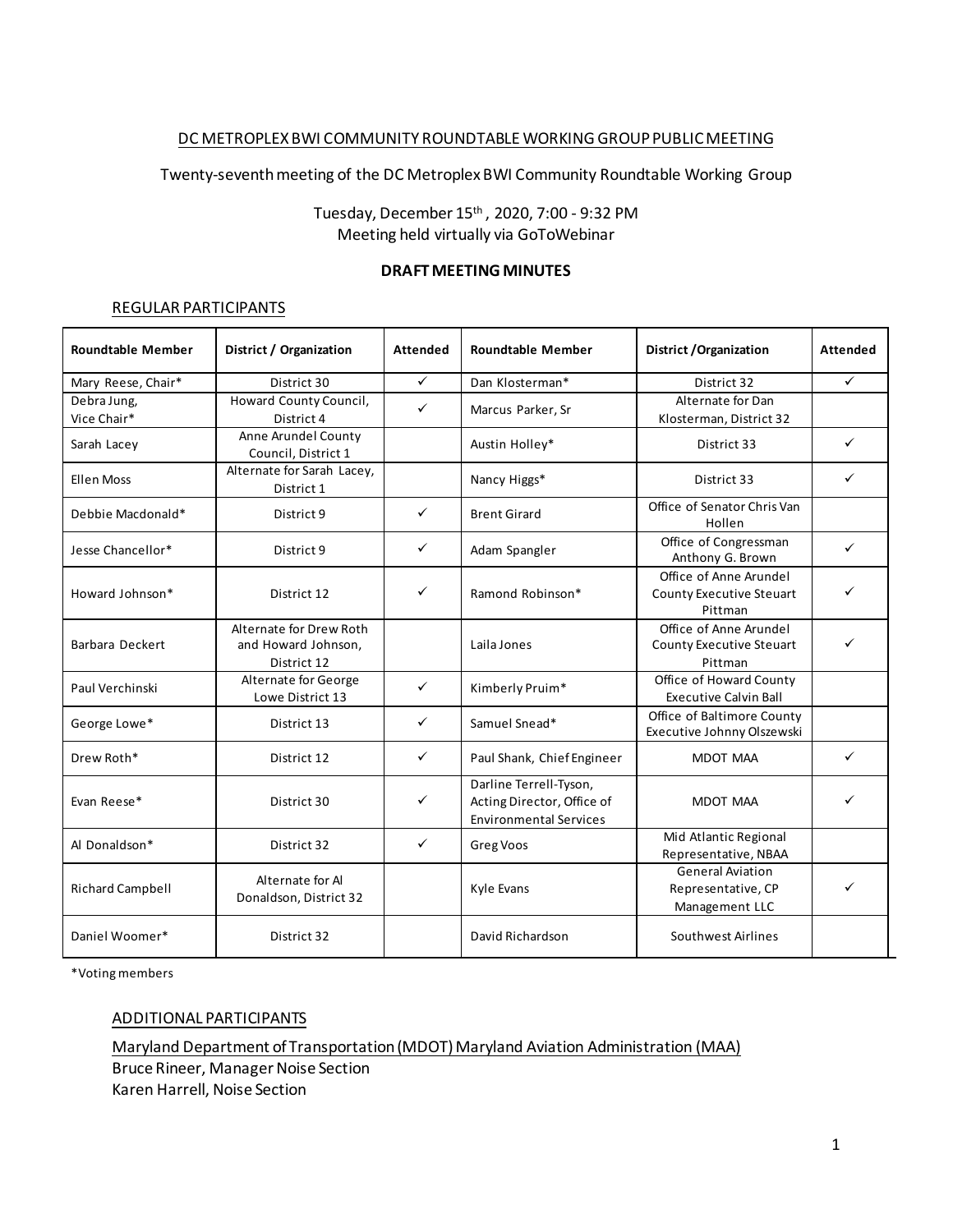Contractor Support Royce Bassarab, HNTB

## MEETING MATERIALS

Participants received the following materials in advance:

Meeting Agenda for December 15, 2020

Handouts at the meeting:

- none

Presentations at the meeting:

- none

## **1. WELCOME AND INTRODUCTIONS**

### *Introduction & Member Roll Call*

Mr. Bruce Rineer (MDOT MAA) opened the meeting at 7:02 pm and welcomed attendees. Mr. Rineer noted that tonight's virtual meeting operates similar to an in-person meeting, but with some different procedures, including a request that all attendees mute their microphones, that all members of the public are muted but questions are requested to be input into the chat bar, that the 'raise hand' function should be used for technical issues or questions, and that it is recommended to have only one browser open.

Ms. Mary Reese (Chair) welcomed all attendees and performed member roll call. Roundtable members introduced themselves and stated the district or office they represent. Ms. Reese extended a welcome to new member Al Donaldson, who is filling the position vacated by Paul Harrell (District 32).

### *Review and Approve Meeting Agenda*

Ms. Reese entertained a motion to approve the meeting agenda. Mr. Ramond Robinson made a motion to approve the agenda, seconded by Paul Verchinski. All voted in favor. Tonight's meeting agenda was approved.

# *Review and Approve Meeting Minutes from November 17, 2020 Meeting*

Ms. Reese asked Roundtable members if they had any changes or issues concerning minutes from the November 17, 2020 meeting. Mr. Evan Reese indicated he had some technical comments but had not yet had sufficient time to review. Ms. Reese noted that she had received the draft minutes the day before, and requested that MDOT MAA make an effort to provide the meeting minutes earlier. Mr. Paul Shank (MDOT MAA) indicated that MDOT MAA will attempt to do so in the future. Mr. Shank suggested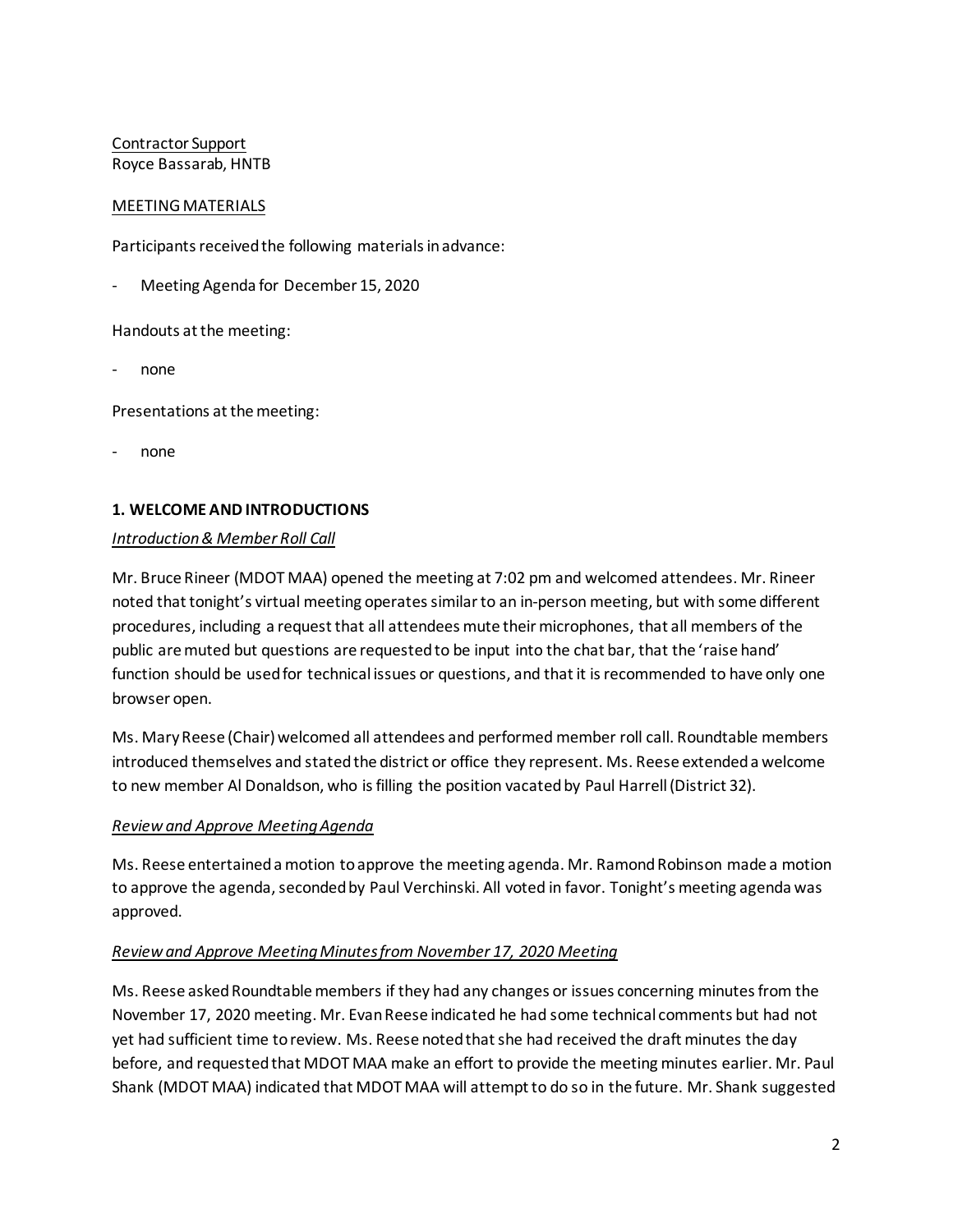the Roundtable could table the minutes and vote to approve at the next meeting, following a more detailed review.

Roundtable members inquired as to whether this evening's meeting was being recorded via GotoWebinar's available features, as this feature is free and the Roundtable feels previous meeting minutes have misrepresented Roundtable member statements and omittedquotes made by MDOT MAA. Mr. Shank explained that upon the initial formation of the Roundtable, MDOT MAA took minutes, then hired a court reporter to transcribe meetings. He indicated that there is no requirement to record meetings and MDOT MAA wanted to be sensitive to those who may not wish to be recorded. Mr. Shank indicated he would check with MDOT MAA counsel to identify any potential issues with recording and making available Roundtable meetings. Mr. Reese, Ms. Nancy Higgs, and Ms. Reese all requested Roundtable meetings be recorded, including this evening's meeting. George Lowe inquired as to whether recording included both audio and video, and the Roundtable indicated a preference for both, with a priority on audio recording. Ms. Reese asked Mr. Shank what action the Roundtable needed to take, and Mr. Shank suggested the Roundtable pass a motion. Ms. Higgs made a motion to record Roundtable meetings held in a virtual setting, starting with the next meeting. XXX seconded and all voted in favor. Ms. Deb Jung noted that those who are uncomfortable on video could turn their video off. After confirming the meeting platform could do so, Ms. Reese requested that this evening's meeting be recorded. Mr. Rineer confirmed that this evening's meeting was being recorded from this point forward.

Regarding the November 17, 2020 draft minutes, Mr. Jesse Chancellor indicated that he too did not have sufficient time to review and suggested tabling the approval of the minutes. Ms. Reese requested that all Roundtable members review the draft meeting minutes in detail, paying particular attention to votes and quotes, noting that it sometimes appears a Roundtable member quote is in response to something spoken by MDOT MAA that is not captured. Mr. Rineer again confirmed that this evening's meeting was being recorded from this point forward. Mr. Reese made a motion to table the approval of meeting minutes, seconded by Ms. Jung. All voted in favor and approval of the draft meeting minutes for November 17, 2020 was tabled.

# **2. ANZ PROCESS DISCUSSION AND RT QUESTIONS**

Ms. Reese noted that, prior to tonight's meeting, she emailed Roundtable members that there was a mix-up regarding an ANZ presentation, that while the Roundtable understood that tonight's meeting would include a more detailed briefing on the BWI Marshall Airport Noise Zone (ANZ) Study, Mr. Shank indicated that MDOT MAA efforts are focused on preparing a brief as part of the upcoming public workshop and hearing. Ms. Reese indicated that she wanted to revisit the brief from November to help Roundtable members better understand the study, noting that she had heard from a number of Roundtable members requesting additional information.

Ms. Reese requested to display the previous ANZ briefing to assist the Roundtable's formation of questions. Mr. Shank apologized that MDOT MAA did not have the brief ready to display. Ms. Reese commended Mr. Shank's explanation of the ANZ study in a prior call with Ms. Reese and Ms. Jung, and requested Mr. Shank to provide that same high-level overview to the Roundtable. Mr. Verchinski stated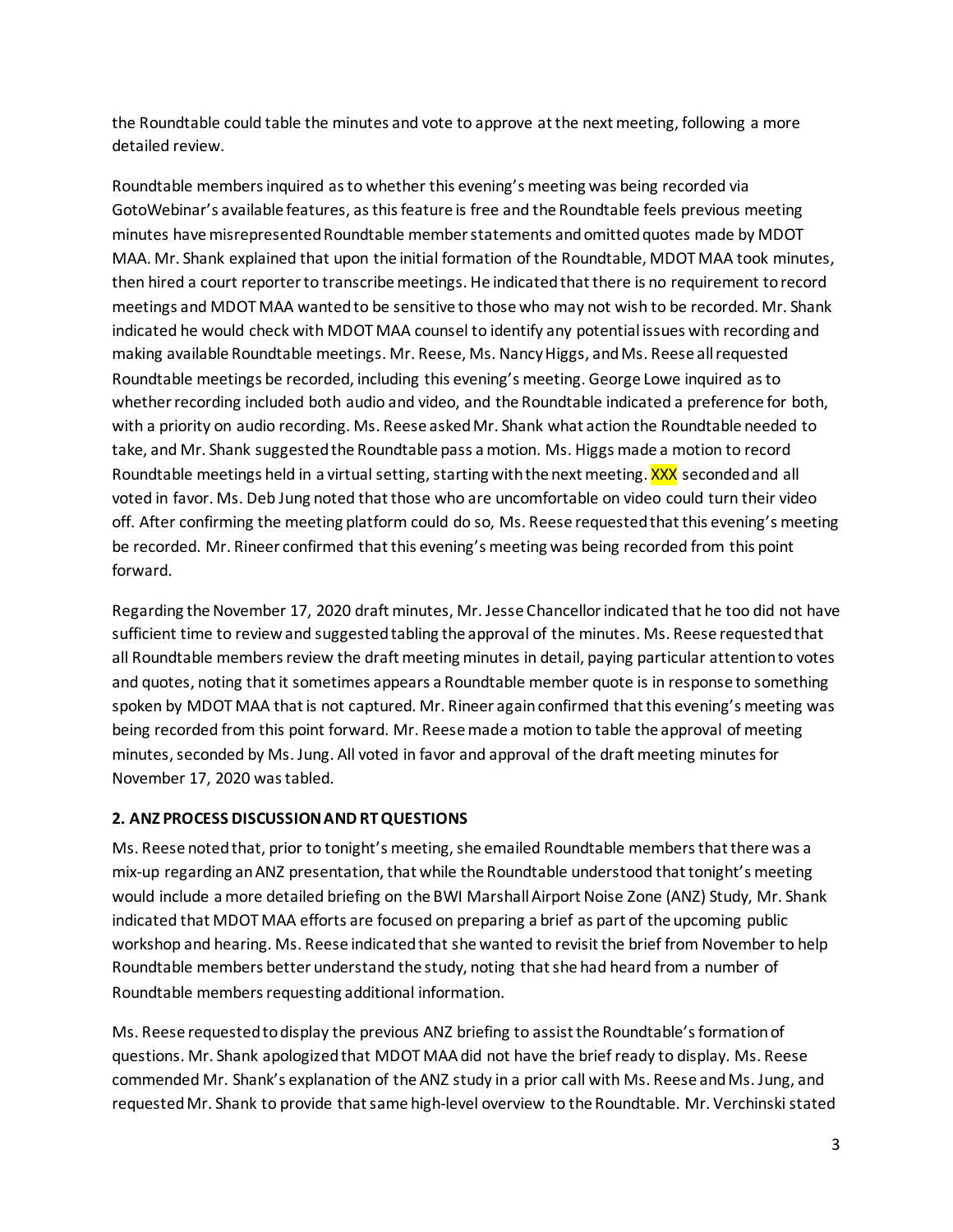that he would like a more detailed explanation of the requirement to update the study every five years, how long the process takes, what the general output includes, and information about the public hearing. Mr. Shank noted that the November briefing reviewed the legislative law, as provided in the notes, pursuit to the Maryland Environmental Noise Act of 1974, and by law is referenced in COMAR (Section 11.03.02.10). MDOT MAA is required to update the ANZ every five years, withthe purpose being to represent the boundaries for determining incompatible land uses which is used by local counties to restrict noise-sensitive development. Mr. Shank noted the previous presentations to the BWI Marshall ANZ Stakeholder Advisory Committee (SAC), which included former Roundtable chair Mr. Drew Roth and vice chair Ms. Sarah Lacey, provided a considerable amount of detail.

The SAC is the focus group of the ANZ, a historic practice (although with different names) that MDOT MAA has undertaken since the law was passed. Mr. Shank answered Mr. Verchinski's question that the requirement is to update the ANZ every five years, and noted that MDOT MAA is also required to forecast operational and noise levels to 10 years, in addition to the certification year and five-year forecast. The composite Day Night Average Sound Level (DNL) noise contour is a conservative, worsecase scenario to aid in identifying incompatible land uses and to work with county government to address compatible zoning (i.e. controlling residential development). However, this does not preclude certain land uses, with the existence of an appeals process to the Board of Airport Zoning Appeals, and Mr. Shank provided a brief summary of the appeals process. The 2020 BWI Marshall ANZ Update has been ongoing for about a year.

Mr. Shank hoped to hear Roundtable questions to ensure that MDOT MAA addresses all comments and questions as part of the public workshop and hearing. Mr. Shank explained that the document will be posted on the website (maacommunityrelations.com), made available at local libraries, and elected officials will be made aware. Mr. Shank noted that MDOT MAA invited the chair and vice chair of the Roundtable to participate as members of the SAC, and as such the Roundtable will also receive notification. The public meeting will provide a deep dive of information with consultants providing information and detailed drawings. Mr. Shank also noted that the ANZ process differs from the federal Part 150 process – the ANZ focus is to control land use within the 65 DNL footprint, while the Part 150 looks at a bigger picture. Mr. Shank noted that the Part 150 makes eligible properties for federal funding for mitigation, and that the ANZ process preceded FAA's adoption of the Part 150 process, whichis a less-conservative approach as it only looks out five years. The ANZ also includes a parallel runway that is included to be conservative. Mr. Shank concluded the high-level summary by noting that MDOT MAA wants to hear what the Roundtable wants to see in the presentation.

Ms. Reese inquired as to when input is needed to be included in the public workshop, and the dates for the public workshop and hearing. Mr. Rineer noted that the BWI Marshall ANZ public meeting was scheduled for January 26th (the date was later corrected to January 28th). Mr. Shank noted that comments raised during the comment period will be incorporated into the Final ANZ as necessary. Ms. Reese further inquired about the timeline to get questions included in the brief and what the timing is for the public workshop and hearing. It was noted that the draft document is anticipated to be posted on the website and made available for public review on January 15<sup>th</sup> and that the comment period runs through February 14th, 2021. The MDOT MAA website will be updated soon with the SAC meeting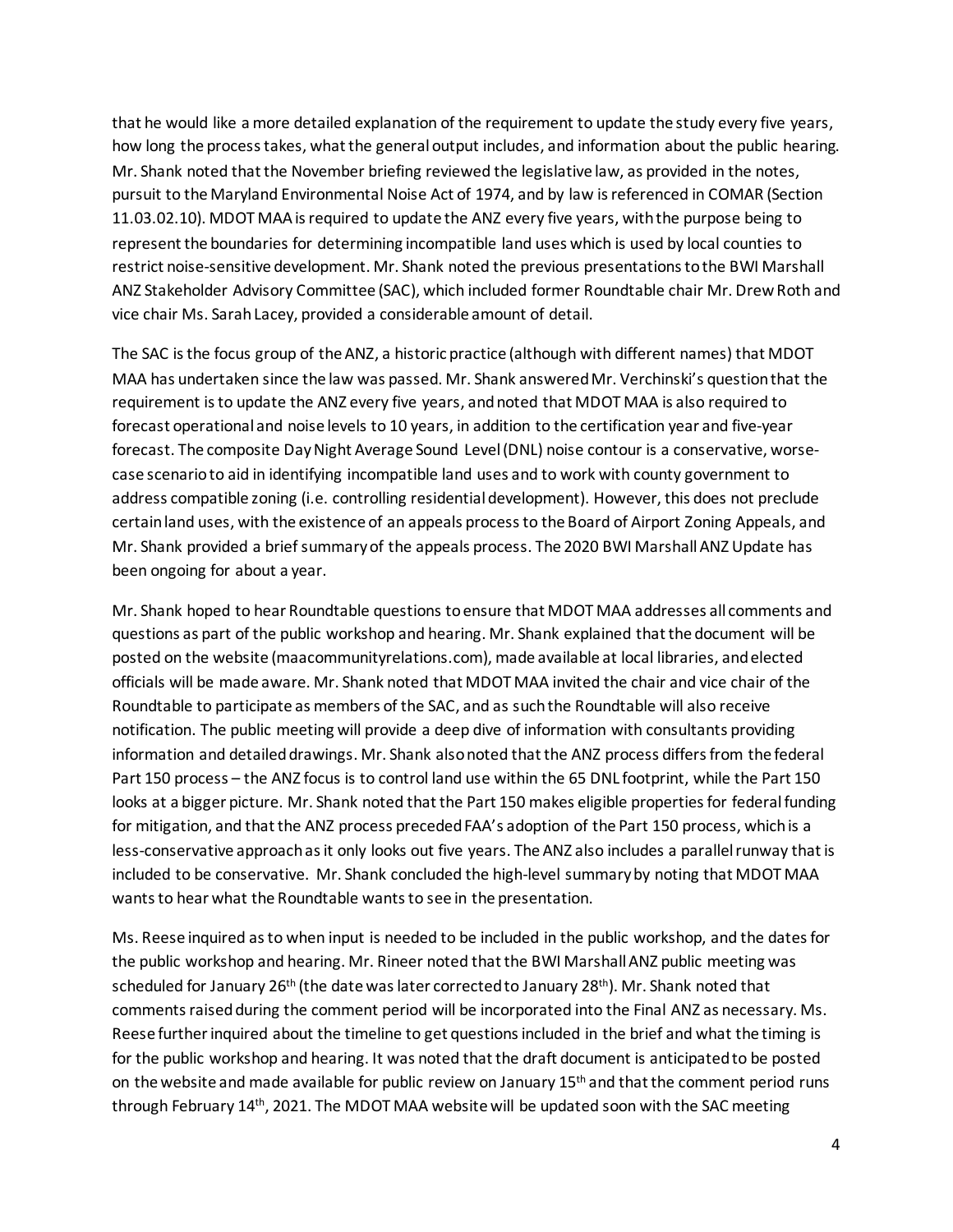presentations. Mr. Rineer noted that MDOT MAA may be able to post the draft document before January 15<sup>th</sup>. Mr. Shank noted that comments received will be factored into the Final document.

Mr. Chancellor inquired about the modeling procedure and whether it is the same as modeling that has been done for previous Roundtable work. Mr. Shank noted he thought the model was the same. Mr. Chancellor noted that projections of noise prepared by the airport compared to 2012 (the typical pre-NextGen time period used by the Roundtable), noise appears to increase in Howard County due to operations off of Runway 10/28. The most recent noise contour had expanded into Howard County, most likely due to growth in flights. Is this new and did the ANZ contour expand into Howard County? Mr. Shank appreciated the question and noted that this is the type of question we intend to answer in the document and the public workshop. Mr. Shank noted that MDOT MAA wants to respect the process we have followed historically and focus on responding to questions as part of the formal process.

Mr. Drew Roth proposed that should the Roundtable desire to take a position on the ANZ study, perhaps it could be done during a Roundtable meeting in February. Mr. Roth confirmed the dates of the public workshop and hearing and comment period and suggested scheduling a Roundtable meeting in February to develop comprehensive Roundtable comments.

Mr. Chancellor inquired about the feedback loop for comments – will comments actually be addressed and will the Roundtable participation and interest have any impact? Mr. Shank noted that depending on the comments – anything that points out a fatal flaw or error would be corrected. Mr. Chancellor asked if any public comments had ever made a difference in previous ANZ studies, to which Mr. Shank was not aware. Ms. Jung noted that State legislative analysts would also receive comments, but may not be familiar with BWI Marshall operations and flight paths; where do comments go after they reach Annapolis? Mr. Shank stated that MDOT MAA regularly responds to queries from elected officials, including briefings and testimony. Mr. Shank noted that Roundtable members are appointed by local officials, and the Roundtable includes involvement by Federal officials, and that we follow the process to meet the letter of the law. Mr. Shank noted that references to the law should be included in presentation materials for the purposes of transparency. Mr. Shank noted the previous ANZ presentation to the Roundtable and the presentations to the SAC should be on the MAA Community Relations website. He also noted that MDOT MAA recognizes noise issues exceed the 65 DNL noise contour. Although MDOT MAA is required to hold only a public hearing, MDOT MAA is also holding a public workshop to provide opportunities to learn more about the process and study.

Ms. Reese agreed with Mr. Chancellor's comments, and that noise at 65 DNL has also affected the Annapolis peninsula. Ms. Reese appreciated that the State implemented the ANZ process before the Federal government developed the Part 150 process, and noted that that means changes to legislation are possible. She asked if MDOT MAA has made suggestionsto edit the ANZ process to address NextGen issues? Mr. Shank stated that MDOT MAA has not; we have focused on following the letter of the law as written, but the SAC (which includes Roundtable representatives) can make these recommendations. Mr. Shank noted that MDOT MAA generally tries to complete the ANZ and Part 150 together. Mr. Shank also noted that, in reference to Mr. Chancellor's comments about increasing noise in Howard County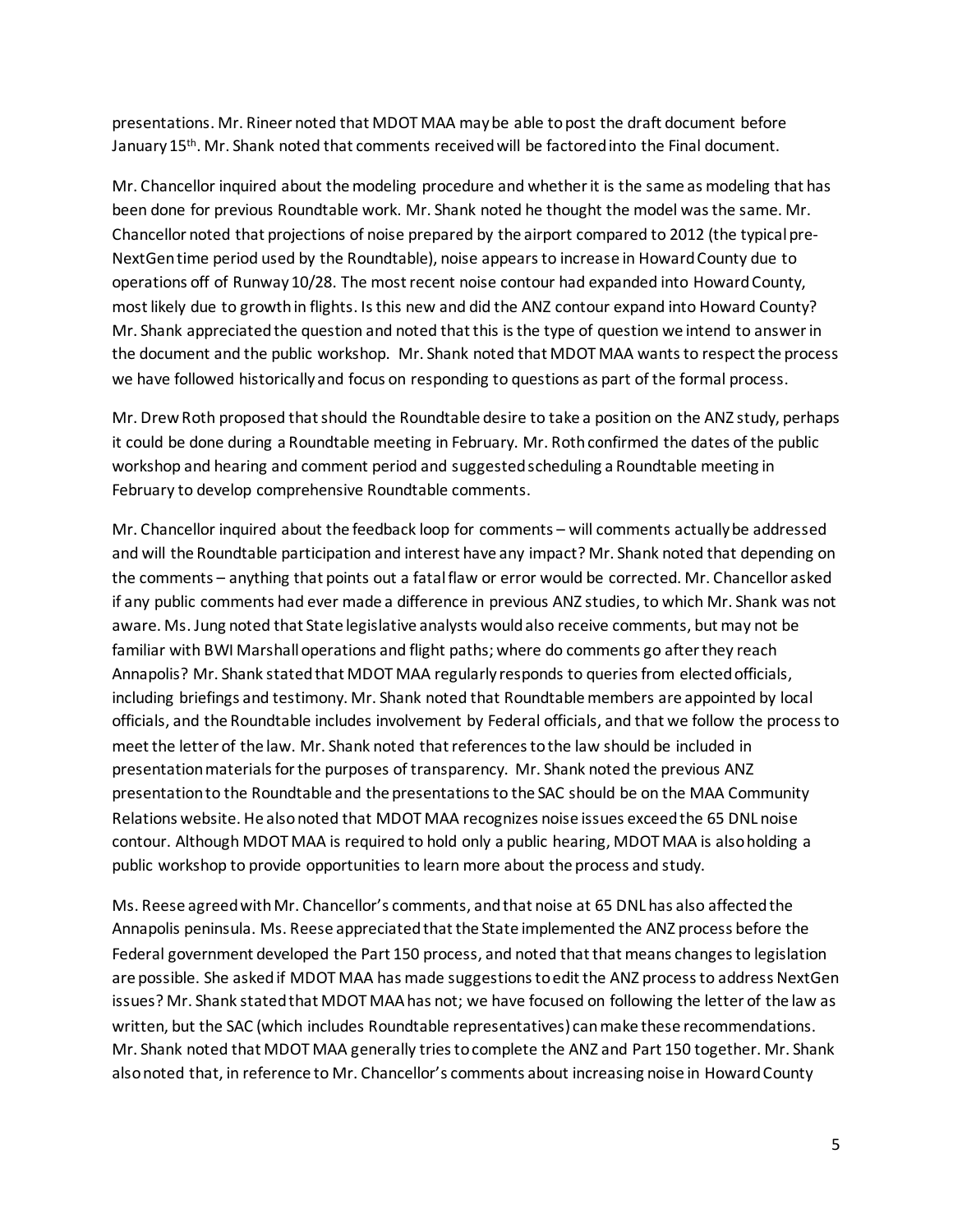that aircraft technology is improving and aircraft are generally quieter, as measured by FAA Stage designations.

Mr. Shank noted that he is not aware of noise levels reaching 65 DNL in Annapolis; Ms. Reese pointed out that there is no permanent noise monitor in Annapolis. Mr. Shank noted that MDOT MAA has placed portable noise monitors beyond the 65 DNL noise contour and noted that single events may exceed 65 dB. Ms. Reese noted that there was an attempt to set up a portable noise monitor in downtown Annapolis but due to other noise sources it was not an appropriate location. Ms. Reese stated that portable noise monitoring at her residence yielded a result near 60 DNL. Ms. Reese also noted that the State legislature uses 65 DNL and perhaps a lower level would be more appropriate. (Later in the meeting, Mr. Shank noted that the portable noise monitoring at the residence of Ms. Reese resulted in an average of 49 DNL, with some single events reaching higher than 65 dB.)

Mr. Roth shared some of his activities on the SAC, which included a review of Howard County land use and provided feedback such as the increasing density at Dorsey Marc Station; asked questions about the effect of weather, wind direction and humidity on noise, to which MDOT MAA had provided a technical paper on the variabilities on weather on noise – this could be an appropriate question for the Roundtable to askand the Roundtable could suggest using a more conservative approach. Mr. Shank suggested the public workshop presentation could go into more detail about noise modeling process to either address these questions or provide an opportunity to comment on the ANZ document. This could be productive feedback. Mr. Roth also noted that the implementation of NextGen resulted in new aircraft overflights (specifically westbound departures) to the communities of Hanover, Elkridge, Long Reach, and Oakland Mills, none of which had impacts before. But prior to reaching those areas, aircraft overfly Oxford Square, a new development that was permitted to be built because it was located outside the ANZ. Mr. Roth has used this argument with FAA, which has provided value in the past, and the FAA has ultimately proposed correcting this. Mr. Shank noted that FAA would be involved in the public workshop/hearing *(Note: FAA ATC representatives are invited members to the SAC)*. Mr. Shank noted that noise abatement procedures are voluntary, and the FAA controllers and pilots are ultimately responsible for the safe operation of aircraft. Mr. Roth noted that FAA could avoid controversy by paying attention to community concerns around BWI Marshall. Mr. Shank noted that the Roundtable proposals provided to FAA – and that FAA will have to undertake an environmental review and include public involvement. Our proposals are well-developed enough that we feel that we have done a lot of FAA's work for them. Mr. Shank is looking forward to a future PBN working group; FAA has agreed to review and provided budget to do so.

Ms. Higgs commended the suggestions by Mr. Roth and stated that her community around Crownsville notices the differences in noise levels due to weather conditions. She noted that Crownsville does not have a permanent noise monitor and that aircraft overfly too frequently and too loud, including at varying altitudes. Ms. Higgs is very interested in a permanent noise monitor in Crownsville and she offered assistance in finding suitable locations. She thanked Ms. Karen Harrell (MDOT MAA) for responding to her request for a portable noise monitor but didn't understand why Covid would prohibit the placing of a portable noise monitor. Ms. Reese noted that the next meeting would include a more detailed presentation on the noise monitoring system.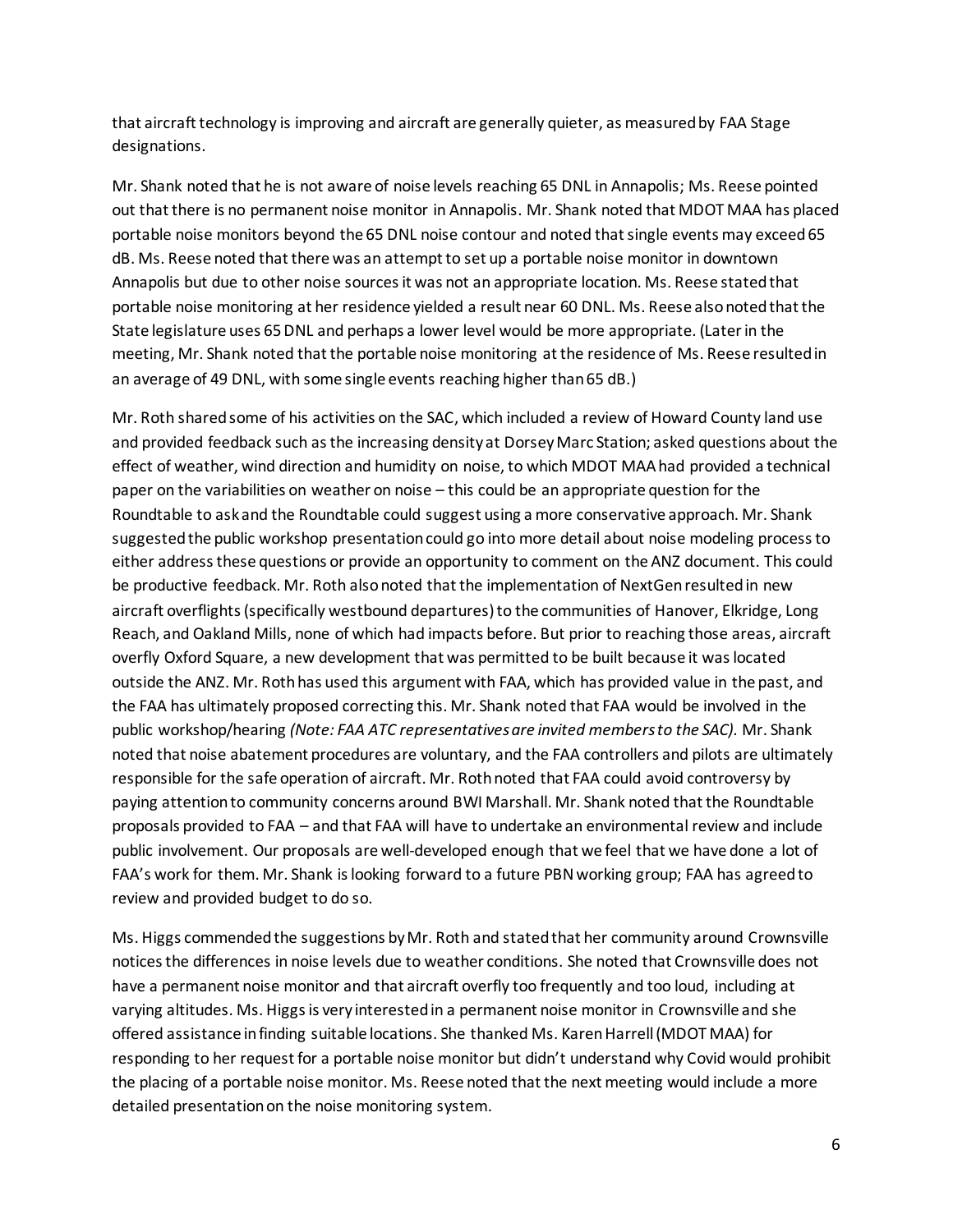Mr. Chancellor noted that the previous minutes did not correctly capture his request for a 'soup to nuts' presentation on the noise monitoring system. He inquired as to whether the Roundtable would receive a detailed briefing, and Ms. Reese requested Mr. Shank clarify his email communication to her and Ms. Jung. Mr. Shank noted that the MAA Community Relations website included the option to request portable and permanent noise monitors. Mr. Shank clarified that that request should be on behalf of a neighborhood. Mr. Shank reiterated that MDOT MAA presented on the noise monitoring system; Ms. Reese requested clarification on when that presentation was done. Mr. Shank responded that MDOT MAA presented on WebTrak in July of 2019, and since then all noise monitors are operational. Mr. Shank noted that MODT MAA has spent over \$1 million on working with the Roundtable on NextGen issues, and for the ANZ we have established a SAC and included the Roundtable Chair and Vice Chair, and that the ANOMS system has been up and running for a year. Mr. Shank noted that the quarterly noise report (available at maacommunityrelations.com) includes information about the performance of the noise monitors, and that discussions on additional noise monitors would make sense once the potential revised PBN procedures are in place; MDOT MAA does not want to spend funds on noise monitors that may not be appropriate. Mr. Shank noted the Roundtable is an excellent resource for locating potential future noise monitors, and that the Roundtable provide those questions to the Office of Environmental Services so that MDOT MAA could respond to those questions. Ms. Higgs noted that this is the first time this information has been explained.

Ms. Reese stated that either MDOT MAA or the Roundtable would provide a briefing at the next Roundtable meeting. Mr. Chancellor noted his appreciation of the Noise Office staff, but remains concerned that the noise monitoring system isn't linked to other Roundtable concerns. Mr. Chancellor would like to work with Ms. Reese to help the Roundtable determine what a noise monitoring system could be used for. Ms. Reese noted that the Roundtable will look for technical details and make any additional requests to MDOT MAA. Mr. Shank noted that the quarterly report does include good information that the Roundtable should become familiar with, and that MDOT MAA appreciates any recommendations that the Roundtable might be able to offer.

Mr. Verchinski inquired as to whether the ANZ process has ever been amended since 1972, and suggested options to change it should be considered. Mr. Verchinski noted that the contours are completed by modeling, and perhaps the Roundtable should suggest that verification with noise monitors should be done. Mr. Shank clarified that the Maryland Environmental Noise Act was passed in 1974, and the first BWI Marshall ANZ was in 1976. Mr. Shank appreciated the question about the relationship between noise monitors and modeling, and that this might be worth posing to MDOT MAA as part of the ANZ comment process. Mr. Verchinski noted his familiarity with transportation modeling, stating that ensuring reasonable accuracy is a worthwhile process. Mr. Verchinski noted an absence of validation is worthless, and that MDOT MAA should be including data from the ground-based noise monitors. Mr. Shank responded to a question about fleet mix referencing the use of FAA's Terminal Area Forecast, combined with historical records of operations to determine the fleet mix, additionally aided by information provided by radar data. FAA must agree with the process used by MDOT MAA. Mr. Shank noted the noise monitors can be compared against noise modeling, and MDOT MAA will clarify the use of correlation. Mr. Shank noted that MDOT MAA's investigation of noise complaints includes looking at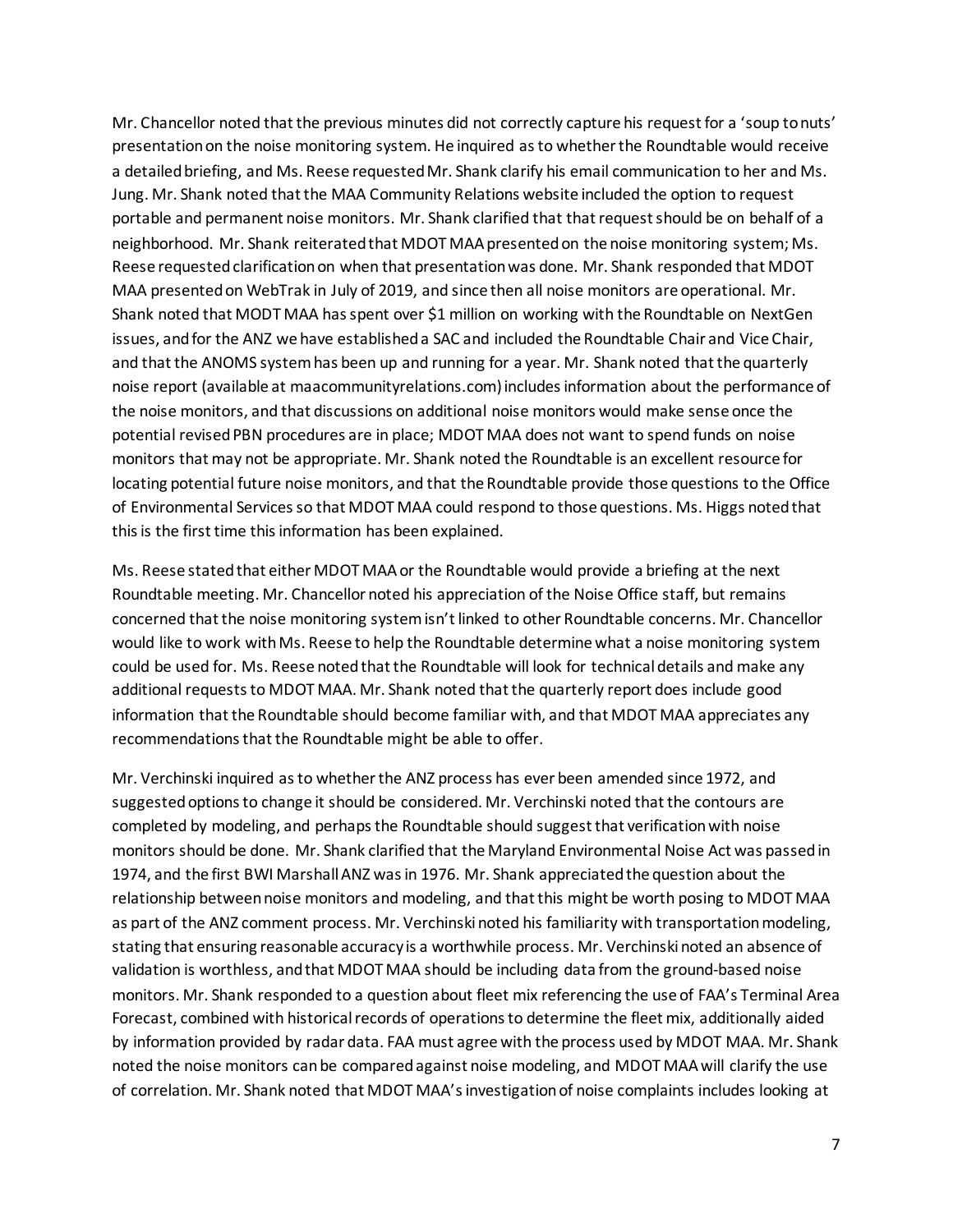data from the noise monitors, and that MDOT MAA sometimes suggests portable noise monitoring to investigate specific complaints. Mr. Shank again noted that these questions are helpful for the public workshop and hearing.

Ms. Reese requested clarification on the process for using noise monitors to investigate noise complaints. Mr. Shank clarified that, for example, when an individual complains, MDOT MAA can investigate the individual noise overflight noise levels, such as when MDOT MAA hears that aircraft are particularly low. The noise monitoring system provides information on the type, speed, and other information on particular flights. Thus, MDOT MAA staff can investigate noise complaints over time. For example, Mr. Shank discussed noise complaints from Northrup Grumman's BAC-111, and MDOT MAA's ability to consult with that operator.

Ms. Jung returned the conversation to the ANZ, and asked Mr. Shank to discuss the voluntary nature of the ANZ. Mr. Shank clarified that the ANZ process is a required process, but that noise abatement procedures are voluntary. When MDOT MAA updates the noise abatement procedures under this study, an attempt was made to refine the procedures to reflect NextGennavigation technology. Noise abatement procedures have historically been based on fixes based on the azimuth and distance from the VORTAC – not a satellite PBN procedure. This update reflects noise abatement procedures coded such that pilots can see the procedures. The State of Maryland does not have the authority to dictate how aircraft fly. Ms. Jung noted that taxpayers do have the authority to establish operational hours for flights, and that restrictions to the hours available might influence how aircraft operate in and out of BWI Marshall. Mr. Shank clarified that MDOT MAA does not have that authority.

Ms. Jung noted that DCA has restrictions on operating hours that was established through Congress, and also noted that there is a new Secretary of Transportation. She noted that anyone with potential contacts with the Secretary of Transportation or new administration should reach out to her. Following the 21<sup>st</sup> of January, anyone who might have contacts should reach out, including to Maryland's US Senators. Ms. Jung noted that typically someone from Senator Van Hollen's office has attended most meetings and has done a great job. Ms. Jung noted that there are not many airports in the US that have had NextGen procedures implemented to the extent that BWI Marshall has, and the Roundtable should have a voice. The new administration presents a new opportunity.

Ms. Reese revisited Mr. Shanks's comment on financial issues (i.e. the amount of money MDOT MAA has spent on supporting the Roundtable); she noted the community has suffered from billions of dollars of loss. Ms. Reese noted the considerable effort Roundtable members have invested and noted that the money spent is justified because the issue is important. Ms. Reese requested that if the Roundtable's efforts are financially constrained that she should be made aware. Mr. Shank clarified that the money spent has been well invested, and that the economic impact of BWI Marshall is measured in the billion dollar amount. Mr. Shank noted that the State is frugal and that he has cancelled and slowed other projects and programs, but that funds remain available for Roundtable efforts. Mr. Shank explained MDOT MAA's use of consultants and the financial benefit to doing so. Mr. Shank also noted that the Roundtable's efforts and practices are serving as an example to industry, a point which should not be taken for granted. Mr. Shank noted that the DCA Roundtable is controlled by the Airport Authority, not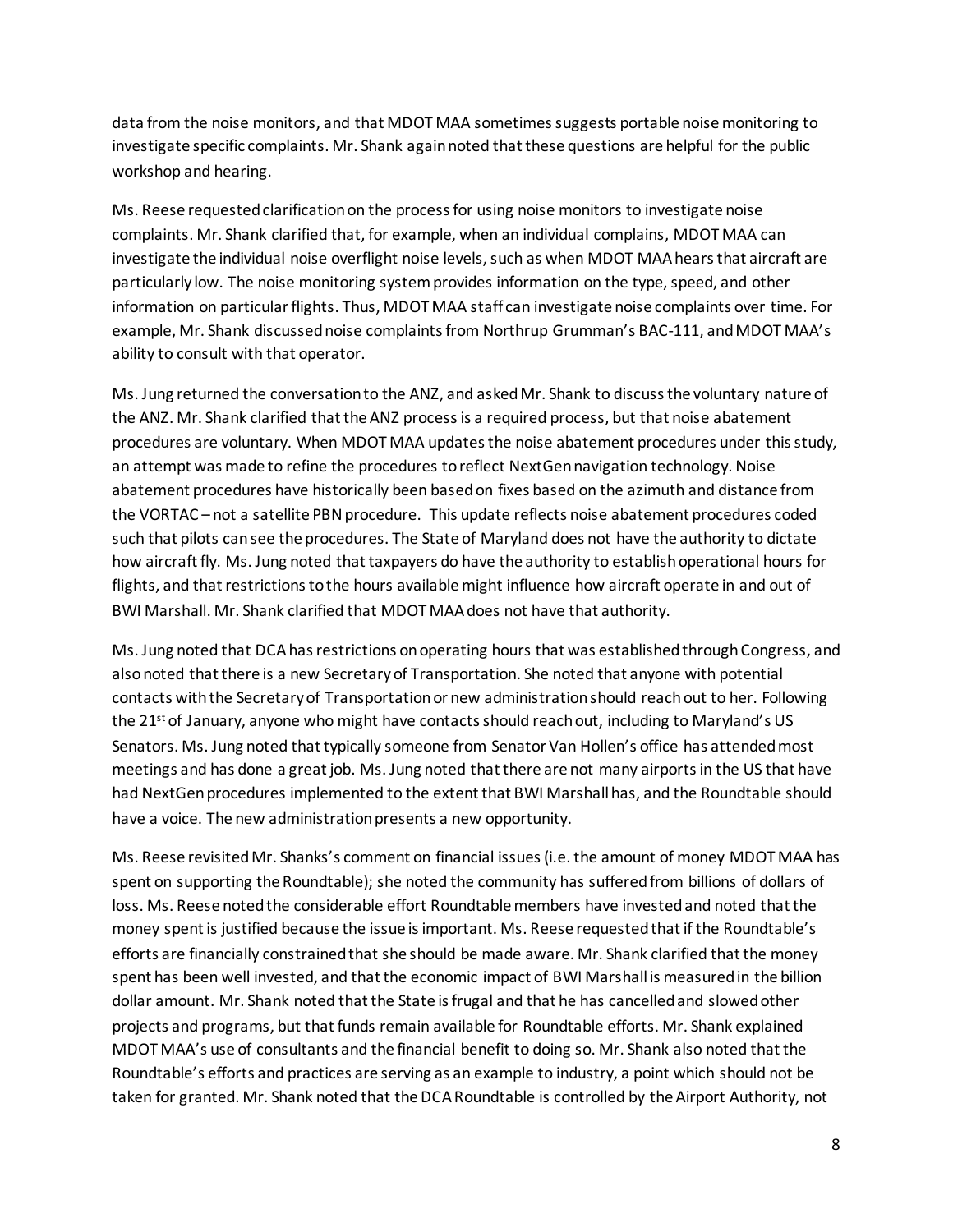the citizens. Ms. Jung noted that DCA's Roundtable is overseen by Congress, who established quiet hours. Mr. Shank agreed that Dulles and DCA are unique because they are owned by the Federal government, but that Mr. Shank cannot limit the hours of BWI Marshall operations. Mr. Shank noted that 2012 versus 2019 (pre-Covid 19) operations are very different – in general operations in the early 2000's were much higher. The ANZ brief will touch on the value of modeling versus monitoring.

Ms. Jung reiterated her request for people to pay attention to future administration changes, and if anyone knows anyone, please reach out to Ms. Reese and Ms. Jung. The Roundtable intends to pursue a federal strategy.

Mr. Rineer noted a member of public wished to speak; Ms. Reese requested to wait until public comment. Ms. Laila Jones (non-voting member from Anne Arundel County Executive Office) noted by the chat feature that Toronto Pearson has quiet hours as well. Mr. Shank noted that DCA's noise curfew existed prior to the passage of Part 161. Ms. Reese noted that BWI Marshall could prepare and submit a Part 161, and that she believes MDOT MAA could institute quiet hours. Mr. Rineer noted that DCA's website states that since the early 2000's, most aircraft that would have been effected by the curfew have been retired. Mr. Shank reminded the group that HMMH has presented to the Roundtable on the status of other Part 161 efforts. Mr. Shank agreed that MDOT MAA can still have conversations with airlines even without a Part 161, and that no other Roundtable has done what we have successfully done. Mr. Shank acknowledged that the Roundtable's efforts are not complete, but that he proposes using the available budget to accomplish the implementation of the currently proposed procedures, without risking further complications from other efforts. Mr. Shank also noted and commended the improvement in the relationship with the FAA, which should be continued and nurtured. FAA's movement towards an Environmental Assessment is a major milestone, and Mr. Shank and the Technical Committee will monitor this progress.

Ms. Reese noted that details of the relationship with the FAA could be found in previous minutes, and regardless of the machinations, progress is being made. Ms. Higgs brought up Amazon, owned by Jeff Bezos, and whether he could become involved. Ms. Higgs' neighborhood often complains about nighttime flights particularly due to cargo operations, which will continue to grow using older aircraft. Mr. Shank said that Amazon does operate modern aircraft at BWI Marshall, and employs thousands of people. Mr. Shank noted the noise penalty associated with the DNL metric means one nighttime operation is modeled 10 times. Mr. Reese noted that Amazon's primary contract carrier is Atlas, and that many of those aircraft are 20 to 30 years old. Mr. Shank noted that these aircraft meet FAA noise criteria. Mr. Royce Bassarab (consultant to MDOT MAA) noted the Stage 2 phaseout was associated with the Airport Noise and Capacity Act, and that all aircraft currently flying meet Stage 3, 4, or 5 standards. Ms. Reese responded that the stage length is irrelevant – what matters is that aircraft are causing noise concerns. Ms. Reese noted that if her portable noise measurement was 49 DNL, that level is miserable. Ms. Higgs stated that there are a number of people around her community that are filing complaints.

### **3. PUBLIC COMMENT**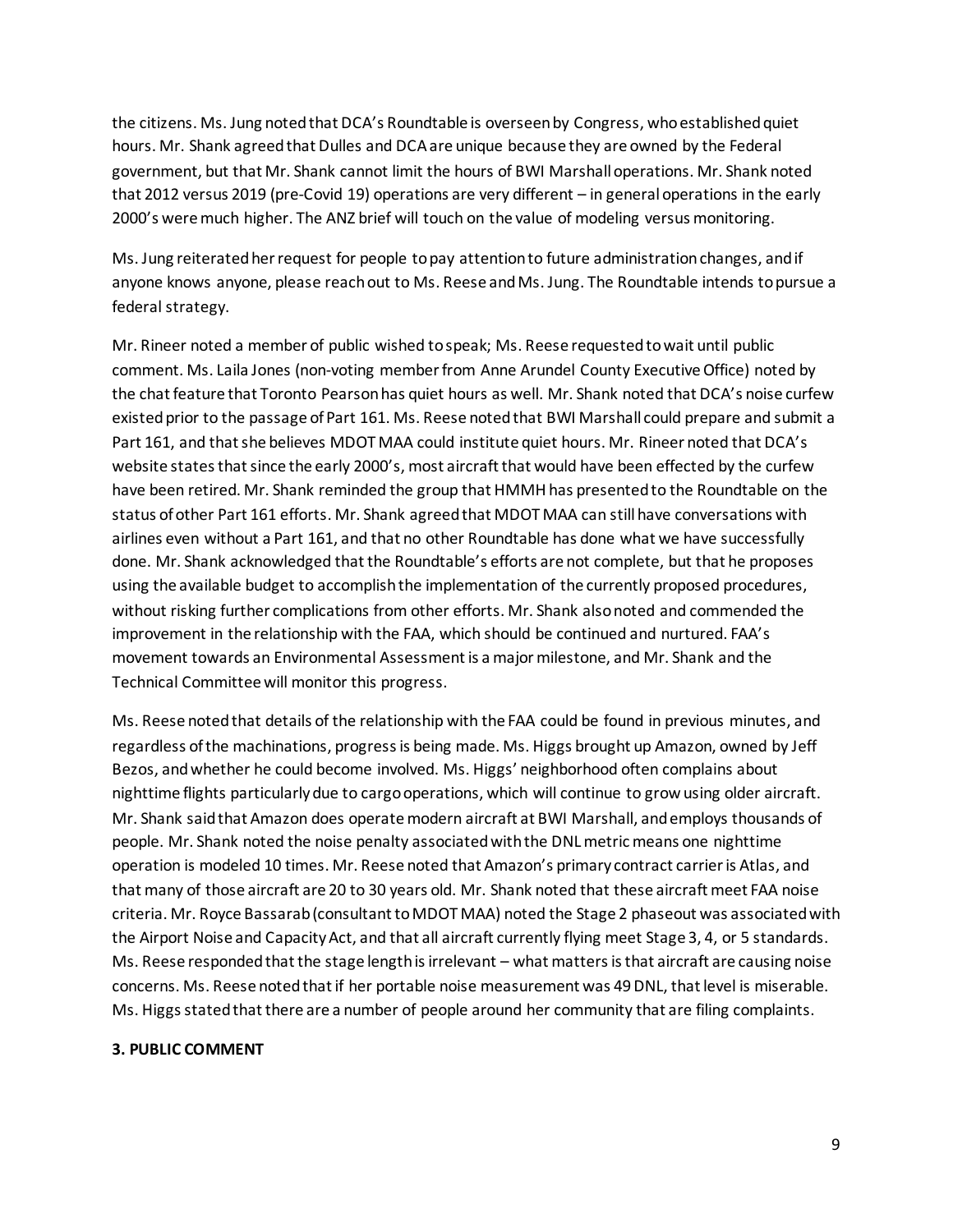Ms. Reese moved to public comment. Mr. Rineer indicated that members of the public have requested to speak, and asked to identify the time limit. Ms. Reese requested comments be held to three to five minutes or less.

**Mr. Nagarajan Pattabiraman**, who lives in Oxford Square, expressed his appreciation that the Roundtable has continued meeting and has attended previous in-person meetings, but does not feel that progress has been made. Why is there a delay in going back to 2014 conditions? FAA has presented but nobody seems to have the authority to act and time is lost. Mr. Pattabiraman noted that he can help with discussions with Senator Lam, and that fines for airlines would be inconsequential to them and should be pursued. Noise is increasing, and the community health is impacted.

Ms. Jung inquired where Mr. Pattabiraman lived, to which he responded Oxford Square in Hanover. Ms. Jung indicated that Senator Lam has done a great job and is helping us every way he can, and the Debbie MacDonald is representing Senator Katie Hester who has been incredibly supportive. At the State level, the Roundtable has the support of Howard and Anne Arundel Counties to get things done, noting it would be better to be able to convince FAA to revert to previous conditions.

Mr. Roth explained the status of delays. During his time as Roundtable chair, he monitored the progress of the PBN procedures. There was an approximate seven month delay at the FAA associated with Covid. Mr. Roth explained that without any new delays, we should see movement on the procedure proposals by the summer of 2022. For Oxford Square, that would mean aircraft would fly straight for three miles before turning to the north, a benefit for Oxford Square. Mr. Roth explained the required steps including a full technical analysis, environmental assessment, and training for pilots and controllers.

Mr. Pattabiraman thanked Mr. Roth and Ms. Jung for their continued support and encouraged the need for use of an attorney.

**Ms. Tracy Taber** provided a comment via the chat feature, as read by Mr. Rineer: "I have one of those air noise buttons that files a complaint every time I click the button. I've been using it for about a month. Is it worth doing this? Will it really make a difference? If so, I'll keep doing it. If not, there's no point." Ms. Reese stated that the data collection is incredibly valuable and has been used to help bring in elected officials' participation. Mr. Chancellor noted that the one metric that helps is the number of noise complaints, noting that the number of people who do complain represent a larger number of people who don't know this technology exists but are impacted by aircraft noise. Mr. Chancellor encouraged the continuation of submitting noise complaints.

# **4. PLANNING FORNEXT MEETING**

Ms. Reese noted that the Roundtable needed to determine the next meeting date, acknowledging Mr. Roth's suggestion to meet prior to the closure of the comment period. Ms. Reese inquired as to whether all members agree a meeting should occur in January and in February, or whether anyone had concerns. Mr. Shank suggested that ideally the public information on the ANZ is available so that the January conversation would be relevant, which at this point is January 15<sup>th</sup>. Mr. Rineer clarified that Monday, January 18<sup>th</sup> is a holiday and the 19<sup>th</sup> is a tentative date for the next Roundtable meeting. Mr. Roth suggested not discussing the ANZ until the Roundtable has had an opportunity to digest the information and participate in the public workshop/meeting. Mr. Chancellor agreed. Ms. Reese requested that the Roundtable discuss the noise monitoring system, and perhaps touch on the ANZ, at a January 19th